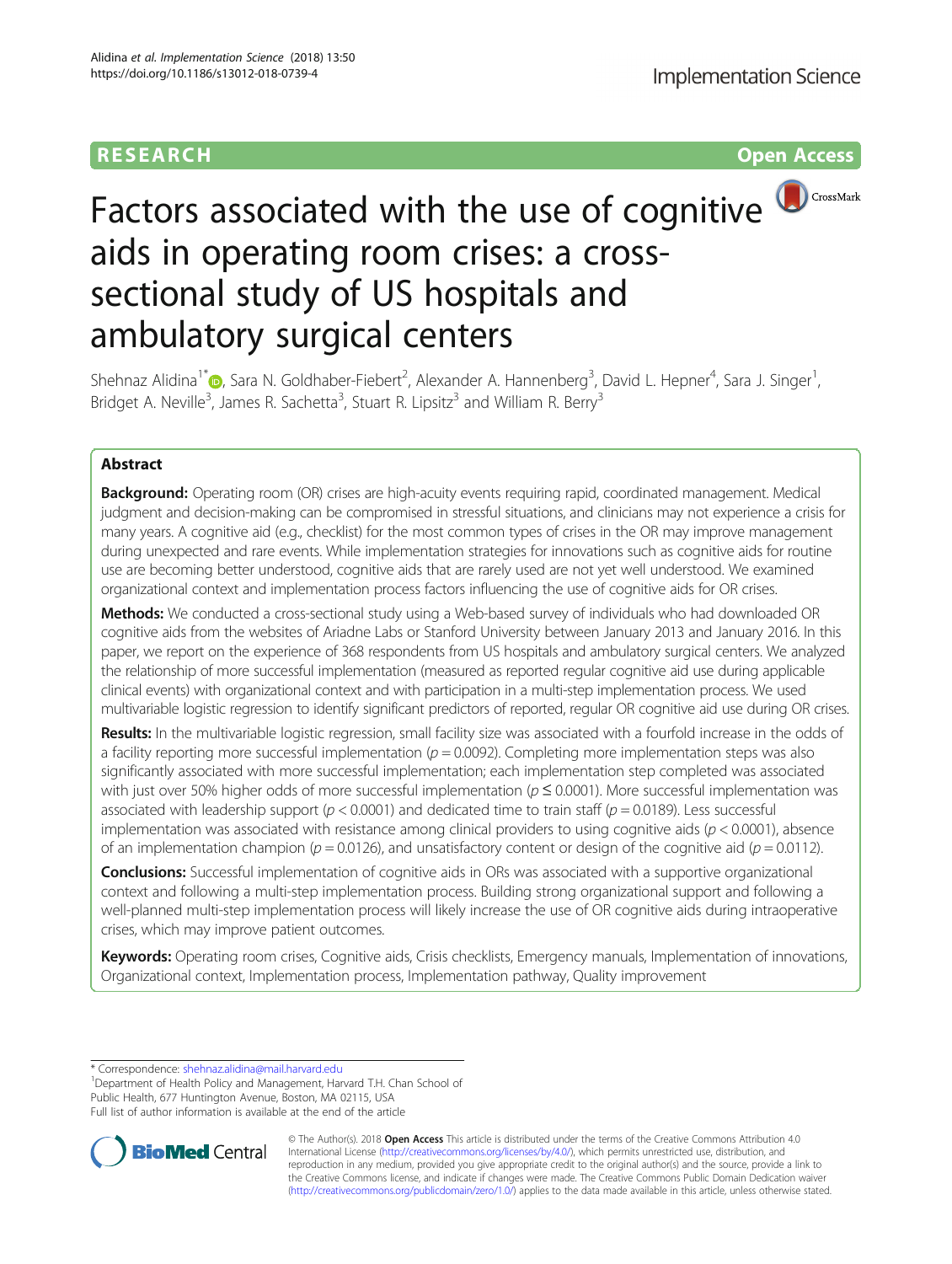# Background

The operating room (OR) is a high-acuity patient care environment in which crises, although infrequent, occur more commonly than in many other patient care settings. These high-stakes events require rapid, accurate, and coordinated execution of critical steps that can save patient lives. Such crises challenge even the best OR teams since they must optimally handle situations they rarely encounter. Judgment and decision-making can be compromised because of problems with memory retrieval, fixation on an incorrect problem, loss of situational awareness, or other cognitive problems due to stress [\[1](#page-11-0), [2](#page-11-0)]. OR crisis response can suffer from failure to access knowledge under stress [[1](#page-11-0), [3](#page-11-0)] or from poor team communication [[1\]](#page-11-0), both of which may result in deviance from established guidelines [[4\]](#page-11-0).

Operating room cognitive aids draw from the experience of other high reliability industries such as aviation and nuclear power that use cognitive aids such as checklists and emergency operating procedures to support performance during crises [\[5](#page-11-0)–[7\]](#page-11-0). OR cognitive aids serve multiple functions including aiding memory, facilitating decision-making, standardizing action, and standardizing information sharing  $[8]$ . The aids do not work in isolation and require a supportive systemic and cultural environment for a successful emergency response in a complex sociotechnical system [[8\]](#page-11-0).

Emergency manuals developed by Stanford University School of Medicine (SOM) (Stanford, CA) and OR crisis checklists developed by Ariadne Labs (Boston, MA) are examples of tools designed to support teams during a crisis in the OR. The infrequent occurrence of crises in the OR, cockpit, and nuclear power plant make studying these interventions challenging, and all three industries have turned to simulated environments to generate evidence and refine the use of the cognitive aids. A growing body of evidence suggests the importance of using cognitive aids during OR crises [\[9](#page-11-0)–[16\]](#page-11-0). A recent systematic review of simulation studies examining cognitive aid use in diverse OR crises ranging from cardiac arrest to malignant hypothermia found fewer errors and greater efficiency in the management of critical events in 10 out of 13 studies with cognitive aid use [[12](#page-11-0)]. In two of the three studies that did not demonstrate higher performance, clinicians had not been trained on the use of OR cognitive aids [\[2](#page-11-0)].

Achieving benefits in patient care through the use of cognitive aids requires that OR teams use them during crises. However, traditional notions of surgery are hostile to memory aids [\[17](#page-11-0)], individuals resist changing their routines [\[18\]](#page-11-0), and long-standing hierarchies undermine the team-based care promoted through OR cognitive aids [[19](#page-11-0)]. Research also suggests that putting innovations such as cognitive aids into practice is challenging [\[20](#page-11-0)–[22](#page-11-0)].

Adoption and distribution of cognitive aids in ORs is not enough. For patients experiencing a crisis, the use of the cognitive aids by a well-trained team is what matters. Klein and Knight [[23\]](#page-11-0) highlight the distinction between an organization's decision to adopt an innovation and its implementation, i.e., the consistency and quality of its use. Many innovations are adopted, but not successfully implemented [[24](#page-11-0), [25](#page-11-0)]. Implementation research points to some common factors for successful innovation implementation, such as a receptive implementation climate, leadership support, attention to the implementation process, and adequate resources for implementation including time for training [[23,](#page-11-0) [26](#page-11-0)–[29](#page-11-0)].

While research supports the significant role of implementation strategies in the successful uptake of innovations, little work has been done to explain why some organizations are more successful than others in effectively implementing tools used sporadically like OR cognitive aids for crises.

## Conceptual framework

Our study's conceptual model draws on prior research and frameworks on health-care innovation implementation [[23,](#page-11-0) [26](#page-11-0)–[29](#page-11-0)], qualitative research on the WHO Surgical Safety Checklist (SSC) implementation [\[20](#page-11-0)–[22](#page-11-0), [30](#page-11-0)], and our own experiences with implementing OR cognitive aids in multiple settings [\[31](#page-11-0)–[33\]](#page-11-0). We identified two dimensions to be of greatest interest because they are important in the surgical environment and because they are amenable to modification: organizational context and implementation process.

The organizational context dimension refers to the organization's inner characteristics: how receptive is the organization to the innovation that will be introduced [[27\]](#page-11-0). It includes the facility's size, teaching status, quality improvement culture, and facilitators and barriers to implementing the cognitive aid [\[34](#page-11-0)–[40\]](#page-11-0).

An active change process is critical for a successful implementation [\[27](#page-11-0)]. We have identified eight key steps to effective implementation of OR cognitive aids including presenting the cognitive aid at meetings, forming a multidisciplinary team, customizing the cognitive aid to the facility's local context, pilot testing it, providing training, delivering ongoing training, monitoring use of the cognitive aid, and expanding it to areas outside the OR where anesthesia is administered [[32\]](#page-11-0).

We designed the study to take advantage of access to potential implementers who have downloaded the tools from the websites of Stanford SOM and Ariadne Labs. We analyzed survey data from respondents representing United States (US) hospitals and ambulatory surgery centers (ASCs) that had initiated the implementation of OR cognitive aids for crises to understand how organizational context and implementation processes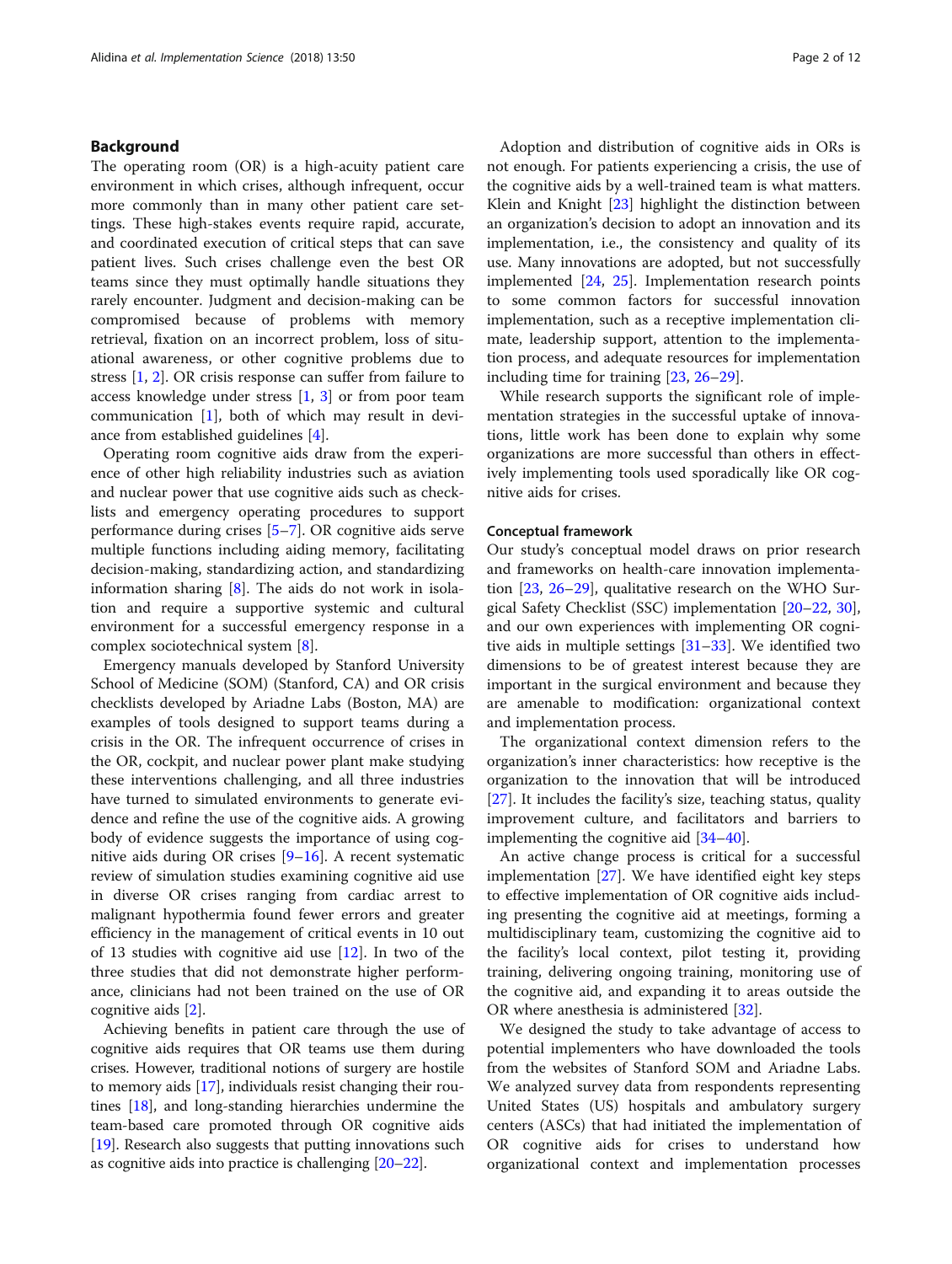influenced implementation effectiveness. For the purposes of this study, we defined implementation effectiveness as reporting consistent use of cognitive aids during OR crises. Our hypothesis was that a supportive organizational context and following a multi-step implementation process would be associated with more successful implementation of OR cognitive aids.

#### Methods

# Study design and sample selection

We performed a cross-sectional analysis using data gathered through a Web-based survey to examine factors that might be related to success in implementing OR cognitive aids. Our sampling frame included individuals who had downloaded OR crisis checklists or emergency manuals (tool) from the websites of Ariadne Labs or Stanford SOM  $(n = 12,722)$  between January 2013 and January 2016. All downloaders were invited to complete a survey described below. Surveys were completed between January and February 2016. A total of 1796 survey responses were collected [response rate = 14.1%]. After removing 96 incomplete responses, 1700 remained for analysis. We focused our analysis on a subset representing facilities whose implementation processes for the tool had existed long enough (6 months or more) to potentially achieve implementation success. Using the survey question, "What is the stage of use of the tool in your facility?", we removed all respondents who reported that they had only "downloaded the tool, but it is not in use in our operating rooms" ( $n = 709$ ) and those who reported that they were "in the process of deploying the tool to our operating rooms" ( $n = 225$ ). We also excluded those who responded that they "neither agreed nor disagreed" ( $n = 248$ ), indicating possible uncertainty about tool use, and those who did not respond  $(n = 43)$  to whether the tool is used regularly during applicable clinical events; this survey question was used as the outcome for the study. Finally, we excluded respondents from international hospitals  $(n = 107)$ , as the intent of the work was to understand implementation in the domestic setting, and cultural context can influence implementation [[41\]](#page-11-0). Our final analytic dataset was comprised of 368 surveys from respondents at US facilities.

#### Survey development

A five-member multidisciplinary team with diverse backgrounds in anesthesia, surgery, patient safety, health systems innovations, and implementation science developed the survey, with further input from steering committee members of the Emergency Manuals Implementation Collaborative [\[42](#page-11-0)].

The 22 survey questions addressed four topics: (1) organizational context factors (five items) including the number of ORs, whether the organization had surgical

or anesthesiology residents, the surgery department's participation in various quality improvement (QI) initiatives, and the facilitators and barriers to implementing the tool; (2) factors related to the implementation process (eight items), such as forming a multidisciplinary team, customizing the tool to the facility's local context, or providing training; (3) use and motivation factors (four items), including whether the tool was used regularly during OR crises, the stage of implementing the tool, the perceived impact of the tool, and whether the respondent would want the tool used if they were themselves having an intraoperative emergency; and (4) respondent characteristics (three items), including primary role at the facility, years since professional training, and type of employment, as well as facility characteristics (two items) including whether the facility was a hospital or ASC and whether it was located in the USA (see Additional file [1](#page-10-0) for the survey).

To ensure that the survey was both comprehensive and understandable, we cognitively tested it with 21 providers whose roles were similar to those of our intended respondents by asking them to read and react to survey items. We revised questions found to be unclear and added questions covering missing topics. We invited individuals in our sample via email and sent up to two reminders at 1-week intervals. We offered to share the survey results with respondents but offered no financial incentives for completing the survey.

#### Definition of main outcome

We measured our main outcome, implementation success, using one survey item: "At my facility, the tool is used regularly during applicable clinical events." We chose this language to allow participants to consider their own threshold for appropriate use. Five response options ranged from "strongly disagree" to "strongly agree" with a neutral midpoint. Respondents who agreed or strongly agreed with the item, meaning they reported regular use of the tool during applicable clinical events, were considered to have "more successful implementation." Respondents considered to have "less successful implementation" were those who indicated that they disagreed or strongly disagreed with the item. Those who "neither agreed nor disagreed" and those who did not answer were not included in the analysis.

#### Creation of covariate composite scores

Our covariates consisted of three summary scores. Each score represented the respondent's assessment of their facility's QI experience, implementation processes, and the extent the tool was used for diverse purposes. The QI experience score included prior experience with (a) WHO Safe Surgery Checklist, (b) simulation training, (c) communication and teamwork training, (d) protocols for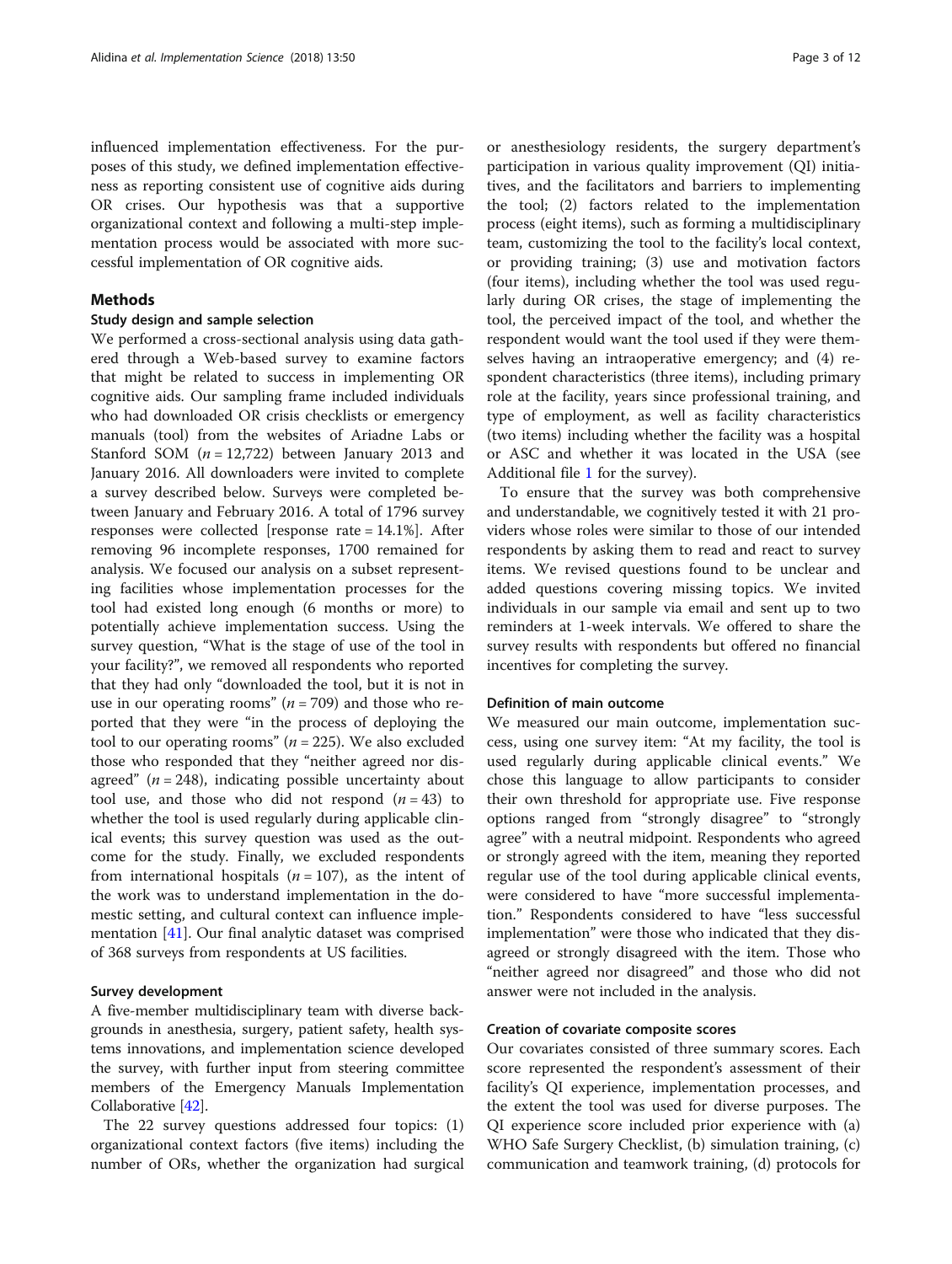handoffs, and (e) emergency drills. The implementation process score included having (a) formed a multidisciplinary team, (b) customized the tool, (c) pilot tested the tool, (d) presented the tool at meetings, (e) provided training on the effective use of the tool, (f) provided retraining, (g) monitored the use of the tool, and (h) expanded the use of the tool beyond ORs where anesthesia was administered. The use score reflected that a facility used the tool (a) for emergency drills, (b) to prepare for a complex case, (c) to debrief after a critical event, and (d) for educational review. These three composite scores ranged in value from zero to the number of items in each grouping.

#### Analysis

All analyses were performed in SAS, version 9.4 (Carey, NC). All variables and responses were categorical or ordinal and thus described with frequencies and percentages. The relationships between the main outcome (reporting more successful vs. less successful implementation) and covariates were first assessed in bivariate analyses. In these bivariate analyses, Pearson chi-square tests were used for non-ordinal survey items, and Mantel-Haenszel chi-square tests for trend were used for ordinal survey items such as number of ORs and the composite scores. These bivariate analyses were used to identify a set of variables for the multivariable model. We performed multivariable logistic regression to identify significant predictors of the main outcome: reporting more successful implementation. We were especially interested in the relationship between implementation success and facility size [number of ORs], number of implementation steps, and the number of diverse ways in which the tool was used, so we included those three variables in the multivariable model for theoretical reasons. All other potential covariates were assessed and dropped from the multivariable model if they had a  $p > 0.05$ . Results are presented as odds ratios with 95% confidence intervals  $(Cl)$  and  $p$  values.

The relationships between secondary outcomes and the main outcome were assessed in bivariate analyses like those described above. Two-sided  $p$  values less than 0.05 were considered statistically significant.

# Results

## Facility and respondent characteristics

Table [1](#page-4-0) describes the characteristics of 368 respondents and the facilities they represent. In bivariate analyses, we compared respondent characteristics from facilities that reported more successful implementations ( $n = 241, 65$ . 5%) vs. less successful implementations ( $n = 127, 35.5\%$ ), respectively. Most of the survey respondents included in our final analysis were anesthesiology providers (almost 85%), worked for a facility/university or physician-owned

practice (57.3%), and had been practicing for 20 years or more since their professional training (53.8%). There were no significant differences in these characteristics between respondents reporting more successful vs. less successful implementation.

# Organizational context

#### Structural characteristics

Unadjusted analyses in Table [1](#page-4-0) show that teaching status (presence of anesthesiology or surgical residents) ( $p = 0$ . 2184) and facility type (hospital or ambulatory surgical center) ( $p = 0.9687$ ) had no relation to implementation success. There was a significant relationship, however, with the facility size [number of ORs]; respondents that reported more successful implementation had fewer ORs ( $p = 0.0014$ ). The row percentages reveal this trend more intuitively; in facilities with 0–4 ORs, 81.1% (73/ 90) of respondents reported more successful implementation, compared to 59.5% (44/74) respondents in facilities with at least 30 ORs.

#### Quality improvement initiatives

Respondents that reported more successful implementation were significantly more likely to have QI initiatives in place related to communication and teamwork training  $(p = 0.0200)$  and emergency drills  $(p < 0.0001)$ (Additional file [2](#page-10-0)).

#### Barriers and facilitators

A higher percentage of respondents from facilities with more successful implementation reported factors enabling implementation including institutional commitment to improving patient safety ( $p = 0.0007$ ), leadership support ( $p < 0.0001$ ), and time to train staff ( $p = 0.0332$ ). Conversely, a higher percentage of respondents from facilities with less successful implementation mentioned barriers to implementing the tool including a lack of institutional commitment to improving patient safety  $(p = 0.0026)$ , lack of leadership support  $(p < 0.0001)$ , absence of an implementation champion ( $p < 0.0001$ ), and provider resistance to using cognitive aids  $(p = 0.0155)$ (Fig. [1](#page-5-0)).

#### Implementation process

There were significant differences between respondents reporting more successful implementation and those reporting less successful implementation regarding their engagement in each of the eight steps we hypothesized were helpful for implementing the tool (Additional file [2](#page-10-0)). The following were associated with more successful implementations: the tool was presented at staff, physician, or departmental meetings  $(p < 0.0001)$ ; a multidisciplinary team was established to review the tool  $(p < 0.0001)$ ; the tool was customized to fit the local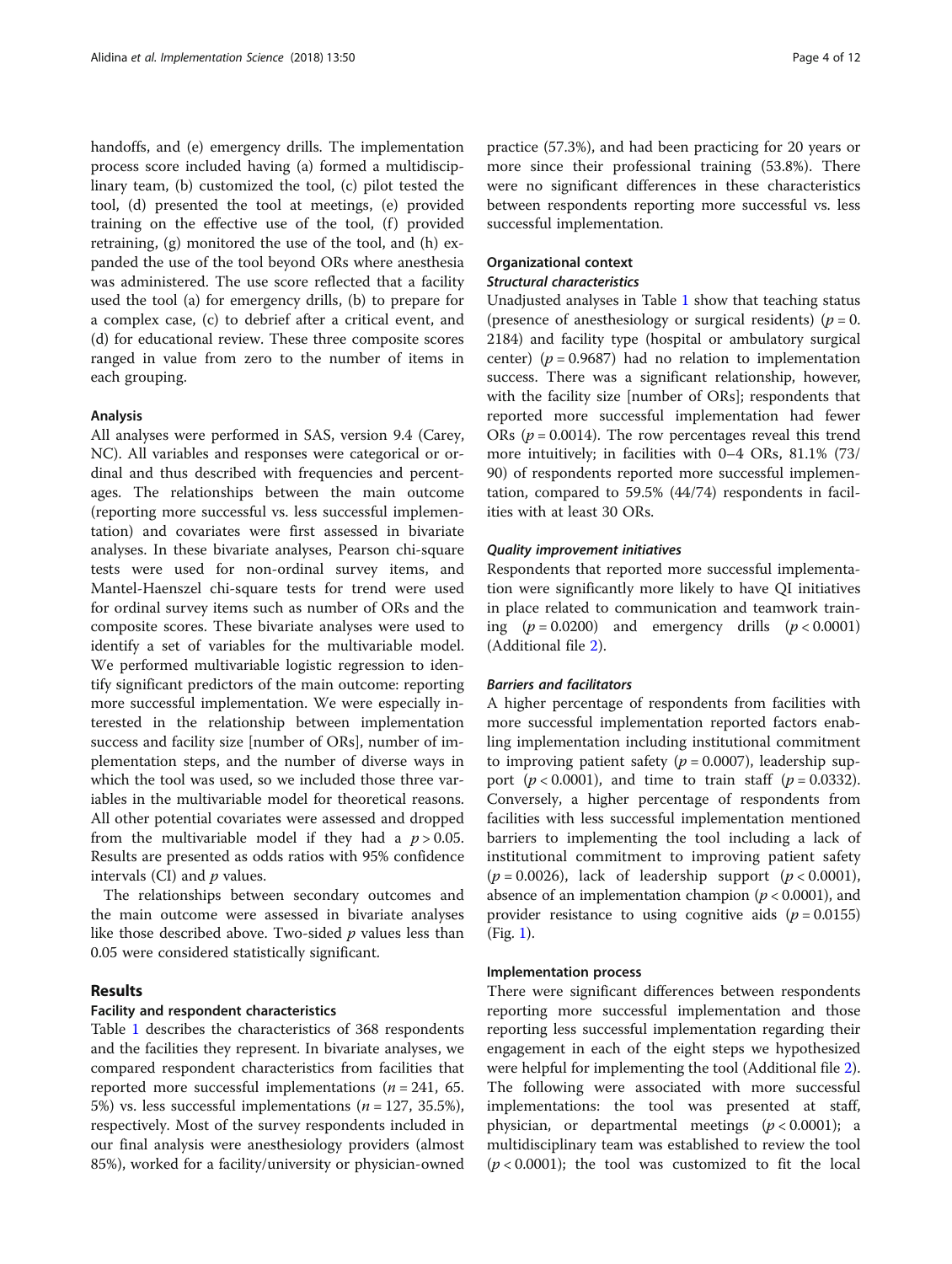| Variables                            | All respondents<br>$N = 368$ |      | Less successful implementation<br>$N = 127(34.5%)$ |      | More successful implementation<br>$N = 241(65.5%)$ |      |                     |
|--------------------------------------|------------------------------|------|----------------------------------------------------|------|----------------------------------------------------|------|---------------------|
|                                      |                              |      |                                                    |      |                                                    |      |                     |
|                                      | Facility characteristics     |      |                                                    |      |                                                    |      |                     |
| Number of ORs                        |                              |      |                                                    |      |                                                    |      | $0.0014**$          |
| $0 - 4$                              | 90                           | 24.5 | 17                                                 | 13.4 | 73                                                 | 30.3 |                     |
| $5 - 15$                             | 119                          | 32.3 | 43                                                 | 33.9 | 76                                                 | 31.5 |                     |
| $16 - 30$                            | 83                           | 22.6 | 37                                                 | 29.1 | 46                                                 | 19.1 |                     |
| $\geq 30$                            | 74                           | 20.1 | 30                                                 | 23.6 | 44                                                 | 18.3 |                     |
| Missing                              | $\overline{2}$               | 0.5  | $\mathbb O$                                        | 0.0  | $\overline{2}$                                     | 0.8  |                     |
| Anesthesiology or surgical residents | 175                          | 47.6 | 66                                                 | 52.0 | 109                                                | 45.2 | 0.2184              |
| Respondent characteristics           |                              |      |                                                    |      |                                                    |      |                     |
| Primary professional role            |                              |      |                                                    |      |                                                    |      | 0.179               |
| Anesthesiology                       | 311                          | 84.5 | 114                                                | 89.8 | 197                                                | 81.7 |                     |
| Surgery                              | 13                           | 3.5  | $\overline{2}$                                     | 1.6  | 11                                                 | 4.6  |                     |
| OR staff                             | 24                           | 6.5  | $\overline{7}$                                     | 5.5  | 17                                                 | 7.1  |                     |
| Other                                | 20                           | 0.1  | $\overline{4}$                                     | 0.0  | 16                                                 | 0.1  |                     |
| $Employer$ <sup>+</sup>              |                              |      |                                                    |      |                                                    |      | 0.9687              |
| Facility or university               | 118                          | 32.1 | 44                                                 | 34.7 | 74                                                 | 30.7 |                     |
| Physician owned practice             | 93                           | 25.3 | 34                                                 | 26.8 | 59                                                 | 24.5 |                     |
| Corporate practice                   | 51                           | 13.9 | 20                                                 | 15.8 | 31                                                 | 12.9 |                     |
| Independent solo practice            | 27                           | 7.3  | 9                                                  | 7.1  | 18                                                 | 7.5  |                     |
| Missing                              | 79                           | 21.5 | 20                                                 | 15.8 | 59                                                 | 24.5 |                     |
| Years since professional training    |                              |      |                                                    |      |                                                    |      | 0.4534 <sup>‡</sup> |
| Less than 5 years                    | 31                           | 8.4  | 12                                                 | 9.5  | 19                                                 | 7.9  |                     |
| 5-10 years                           | 40                           | 10.9 | 15                                                 | 11.8 | 25                                                 | 10.4 |                     |
| $11-20$ years                        | 80                           | 21.7 | 29                                                 | 22.8 | 51                                                 | 21.2 |                     |
| $\geq$ 20 years                      | 198                          | 53.8 | 66                                                 | 52.0 | 132                                                | 54.8 |                     |
| Missing                              | 19                           | 5.2  | 5                                                  | 3.9  | 14                                                 | 5.8  |                     |

#### <span id="page-4-0"></span>Table 1 Sample characteristics

\*Significant at alpha = 0.05

†Fisher's exact test

‡Mantel-Haenszel (MH) chi-square test

context ( $p = 0.0002$ ); the tool was pilot-tested ( $p < 0.0001$ ); providers were trained in the use of the tool  $(p < 0.0001)$ ; ongoing/routine training was provided on the tool  $(p < 0$ . 0001); the use of the tool was monitored ( $p < 0.0001$ ); and the use of the tool was expanded to additional areas in the facility outside the OR where anesthesia was administered  $(p < 0.0001)$ .

## Covariate composite scores

Table [2](#page-6-0) shows the bivariate associations between composite scores for QI initiatives, implementation steps, and tool use, which all showed significant positive trends with implementation success. Over 70% of respondents whose facilities accomplished all five QI initiatives reported more successful implementation compared to 54. 7% with only one QI initiative ( $p = 0.0049$ ). A similar

trend was seen for number of implementation steps: 92. 3% of respondents whose facilities completed all eight implementation steps reported more successful implementation vs. 25.6% with only one implementation step  $(p < 0.0001)$ . Finally, 91.7% of those who used the tool for all five purposes reported more successful implementation compared to 53.4% using the tool for just one purpose ( $p < 0.0001$ ).

# Predictors of regular OR cognitive aid use

Table [3](#page-7-0) presents the results for the final adjusted multivariable model ( $c$ -statistic = 0.849). Four organizational factors were associated with reporting more successful implementation: fewer ORs ( $p = 0.0203$ ), more ways in which the tool was used ( $p = 0.0328$ ), leadership support  $(p < 0.0001)$ , and time to train staff  $(p = 0.0189)$ . Small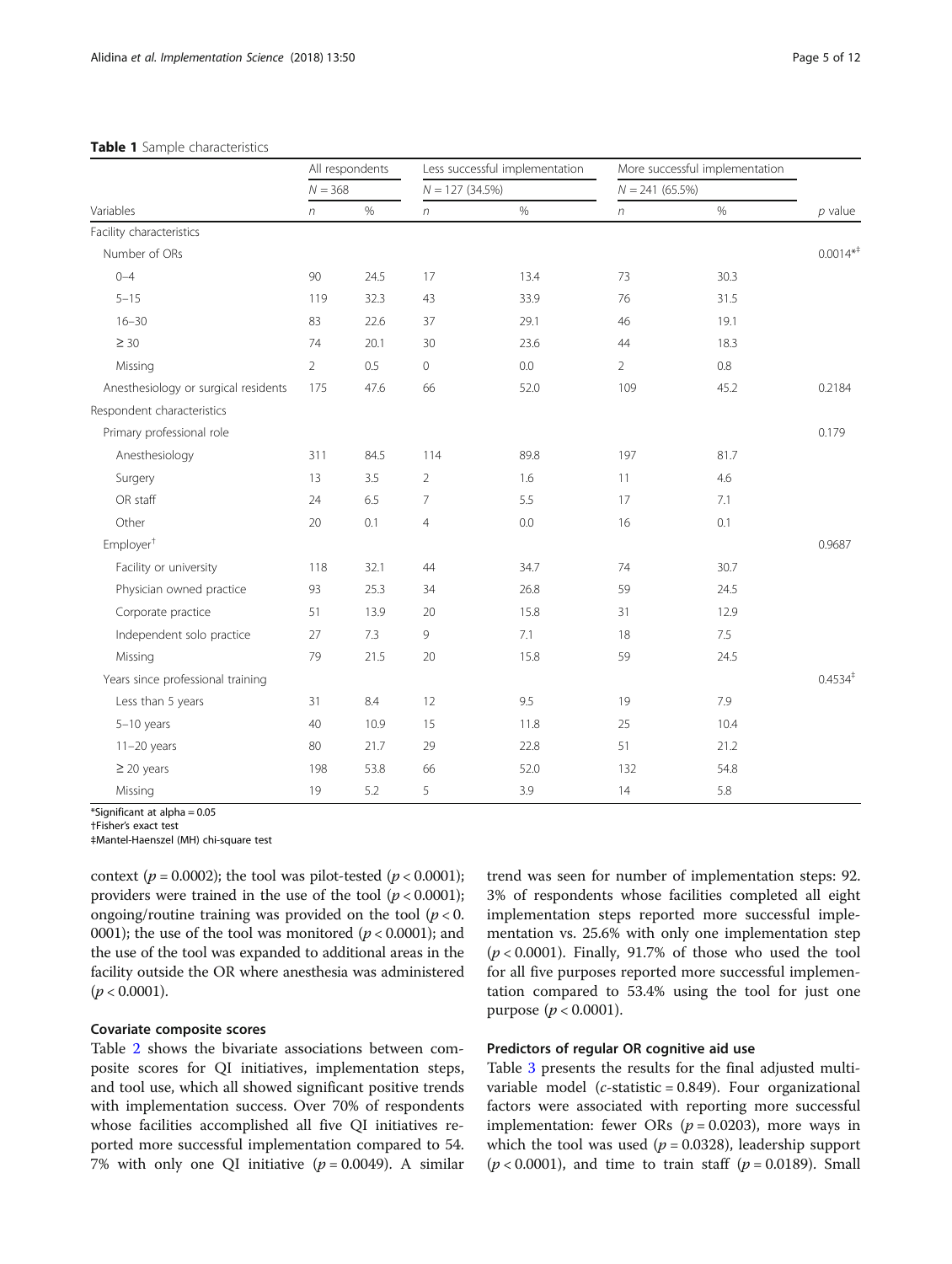

<span id="page-5-0"></span>

facility size (0–4 ORs compared to referent group of 30 plus ORs) was associated with a fourfold increase in the odds of reporting more successful implementation (odds ratio  $(OR) = 4.11$ , 95% confidence interval  $(Cl) = 1.66$ – 10.18,  $p = 0.0092$ ), while leadership support (OR = 3.26,  $CI = 1.80 - 5.91$ ,  $p < 0.0001$  and dedicated time to train staff (OR = 3.75, CI = 1.24–11.28,  $p = 0.0189$ ) were each associated with at least a threefold increase in the odds of reporting more successful implementation. Three barriers were significantly associated with less successful implementation: resistance to use from clinical providers (OR = 0.18, CI = 0.08–0.38,  $p < 0.0001$ ), absence of a committed implementation champion ( $OR = 0.44$ ,  $CI = 0$ . 23–0.84,  $p = 0.0126$ ), and unsatisfactory content or design of the tool  $(OR = 0.11, CI = 0.02-0.61, p = 0.0112)$ . Completing a higher number of implementation steps was significantly associated with more successful implementation. Each implementation step completed was associated with just over 50% higher odds of more successful implementation  $(OR = 1.57, CI = 1.31-1.87,$  $p = < 0.0001$ ).

There was a significant difference between respondents that reported more successful implementation and those that reported less successful implementation in the ways the tool was used (see Additional file [2](#page-10-0)). More successful implementation was associated with the use of the tool in emergency drills ( $p < 0.0001$ ), in preparation for complex cases ( $p = 0.0328$ ), and in debriefing after a critical event ( $p < 0.0001$ ).

# Correlation of secondary outcomes with primary outcome Perceptions about the impact of bringing the cognitive aid into the OR

There was a significant difference in the perceptions of the impact of introducing the OR cognitive aid in the operating room in respondents from facilities reporting more vs. less successful implementations. More successful implementation was more frequently associated with the perception that implementing the tools had improved communication during a crisis  $(p < 0.0001)$ , improved teamwork during a crisis ( $p < 0.0001$ ), brought disciplines together to train as teams  $(p < 0.0001)$ ,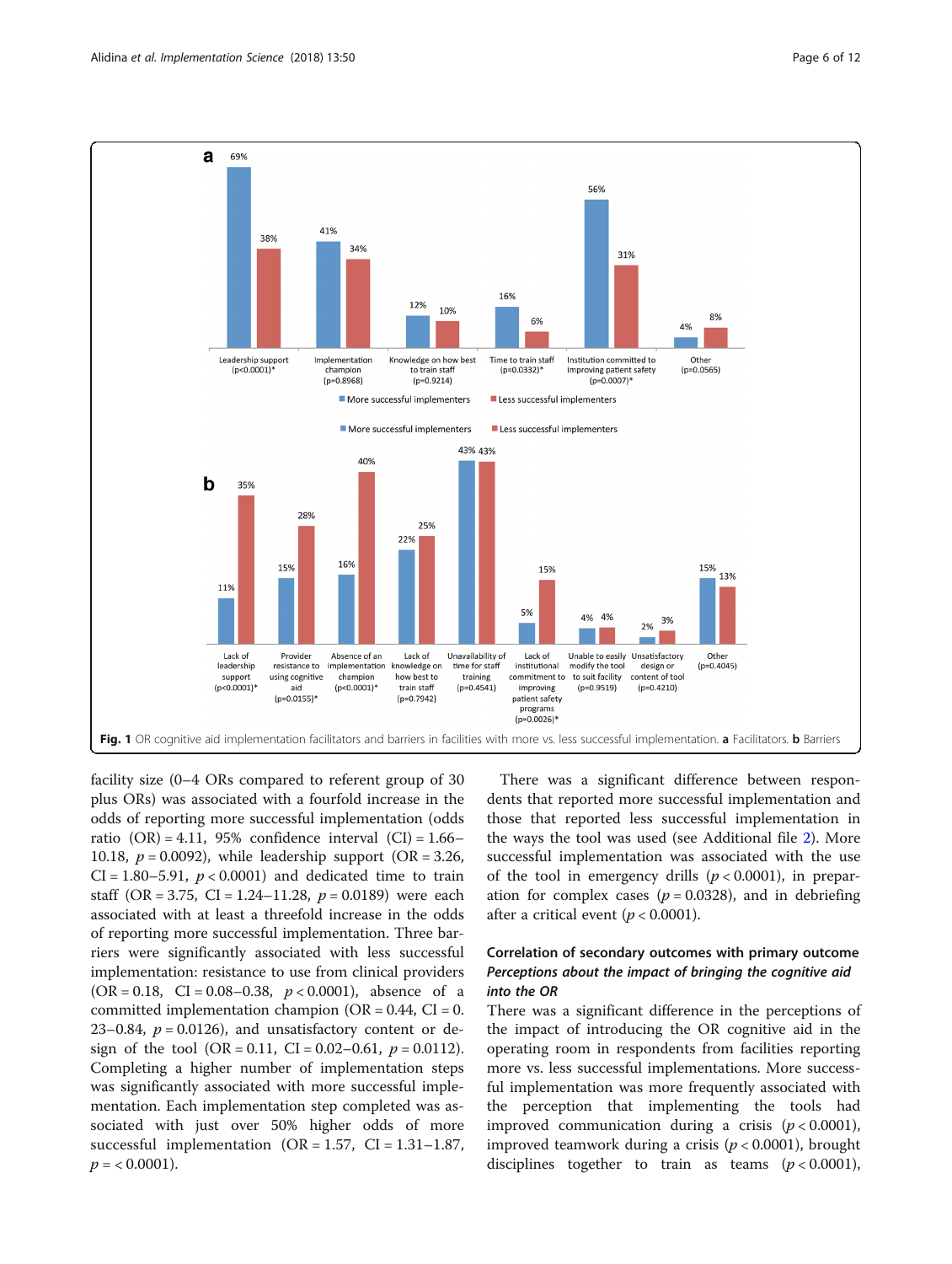<span id="page-6-0"></span>Table 2 Unadjusted association between composite scores and facility implementation status (more vs. less successful implementation)

|                                                                          |                | More successful<br>implementation |      |              |
|--------------------------------------------------------------------------|----------------|-----------------------------------|------|--------------|
| Variable                                                                 | Total N        | N                                 | $\%$ | MH $p$ value |
| Number of patient safety/quality<br>improvement initiatives <sup>†</sup> |                |                                   |      | $0.0049*$    |
| 1                                                                        | 53             | 29                                | 54.7 |              |
| $\overline{2}$                                                           | 59             | 32                                | 54.2 |              |
| 3                                                                        | 89             | 59                                | 66.3 |              |
| $\overline{4}$                                                           | 79             | 60                                | 76.0 |              |
| 5                                                                        | 78             | 55                                | 70.5 |              |
| Missing                                                                  | 10             | 6                                 | 60.0 |              |
| Number of cognitive aid implementation<br>steps completed <sup>#</sup>   |                |                                   |      | $< 0.0001*$  |
| $\overline{O}$                                                           | 39             | 10 <sup>°</sup>                   | 25.6 |              |
| 1                                                                        | 52             | 19                                | 36.5 |              |
| $\overline{2}$                                                           | 67             | 41                                | 61.2 |              |
| 3                                                                        | 60             | 42                                | 70.0 |              |
| $\overline{4}$                                                           | 45             | 38                                | 84.4 |              |
| 5                                                                        | 35             | 27                                | 77.1 |              |
| 6                                                                        | 42             | 39                                | 92.9 |              |
| 7                                                                        | 15             | 13                                | 86.7 |              |
| 8                                                                        | 13             | 12                                | 92.3 |              |
| Missing                                                                  | $\mathbf 0$    | $\mathbf 0$                       | 0.0  |              |
| Number of other ways in which tool<br>is used <sup>§</sup>               |                |                                   |      | $< 0.0001*$  |
| 0                                                                        | 73             | 39                                | 53.4 |              |
| 1                                                                        | 146            | 87                                | 59.6 |              |
| $\overline{2}$                                                           | 91             | 68                                | 74.7 |              |
| 3                                                                        | 42             | 36                                | 85.7 |              |
| 4                                                                        | 12             | 11                                | 91.7 |              |
| Missing                                                                  | $\overline{4}$ | 0                                 | 0.0  |              |

\*Significant at alpha = 0.05

† The QI initiatives score was calculated by summing the following yes/no questions: (1) WHO Safe Surgery Checklist, (2) simulation training, (3) communication and teamwork training, (4) protocols for handoffs, and (5) emergency drills

‡ The implementation step score was calculated by summing the following yes/no questions: (1) Has the tool been presented at staff, physician, or departmental meetings, (2) Has your facility established a multidisciplinary team to review the tool, (3) Did you customize the tool to your facility's local context, (4) Did your facility pilot test the tool, (5) Has your facility trained people working in the use of the tool, (6) Does your facility provide ongoing/ routine training on the effective use of this tool, (7) Does your facility monitor the use of the tool, and (8) Has your facility expanded the use of the tool to other areas in the hospital where anesthesia is being administered § The number of ways in which tool is used score was calculated by summing the following yes/no questions: (1) emergency drills in the OR or simulation center, (2) to prepare for a complex case, (3) to debrief after a critical event, and (4) educational review

created a system to enable debriefing after crises occur  $(p = 0.0009)$ , helped to identify equipment issues to deal with particular crises ( $p = 0.0056$ ), improved team

performance during a crisis  $(p < 0.0001)$ , and improved outcomes from critical events ( $p < 0.0001$ ). On the other hand, less successful implementation was more frequently associated with the perception that there had been no impact from introducing the tool in the operating room  $(p < 0.0001)$  (Additional file [3](#page-10-0)).

# If respondents would like a cognitive aid used if they were a patient

A total of 90% of respondents, irrespective of their facility's reported implementation status, agreed or strongly agreed with the statement "If I were having an operation that had an intraoperative emergency, I would want this tool to be used" (Fig. [2](#page-7-0)).

## Sustainability of implementation

Just under 10% of respondents indicating that they had implemented the tools in their operating rooms agreed with the statement "clinicians used it initially, but we have not been successful in sustaining its use." We did not ask other specific questions about sustainability.

## **Discussion**

OR cognitive aids draw from the long experience and accumulated evidence from other high reliability industries such as aviation and nuclear power. They are an important component of an integrated approach to improving care in a complex socio-technical environment, the operating room. While in aviation and nuclear power, these tools have evolved from paper-based to computerized systems, using the expertise of human factors engineers and others to optimize their design and use, in healthcare, they remain as paper-based tools. Despite their early stage of development, OR cognitive aids have demonstrated efficacy in improving management and care in an OR crisis [[9](#page-11-0)–[16](#page-11-0)]. Widespread implementation of these aids in health-care facilities has not occurred, and a better understanding of factors related to the organizational context and the implementation process on implementation success is necessary.

To test our hypothesis that a more supportive organizational context and following a multi-step implementation process would be associated with more successful implementation of OR cognitive aids, we studied the responses of representatives of hundreds of health-care facilities using as our marker of successful implementation and primary outcome variable the respondent's perception of whether the tool is used regularly during applicable clinical OR events at their facility. We found that respondents from facilities with more successful cognitive aid implementation identified more supportive organizational contexts, including greater participation in quality improvement initiatives, leadership support for implementation, dedicated time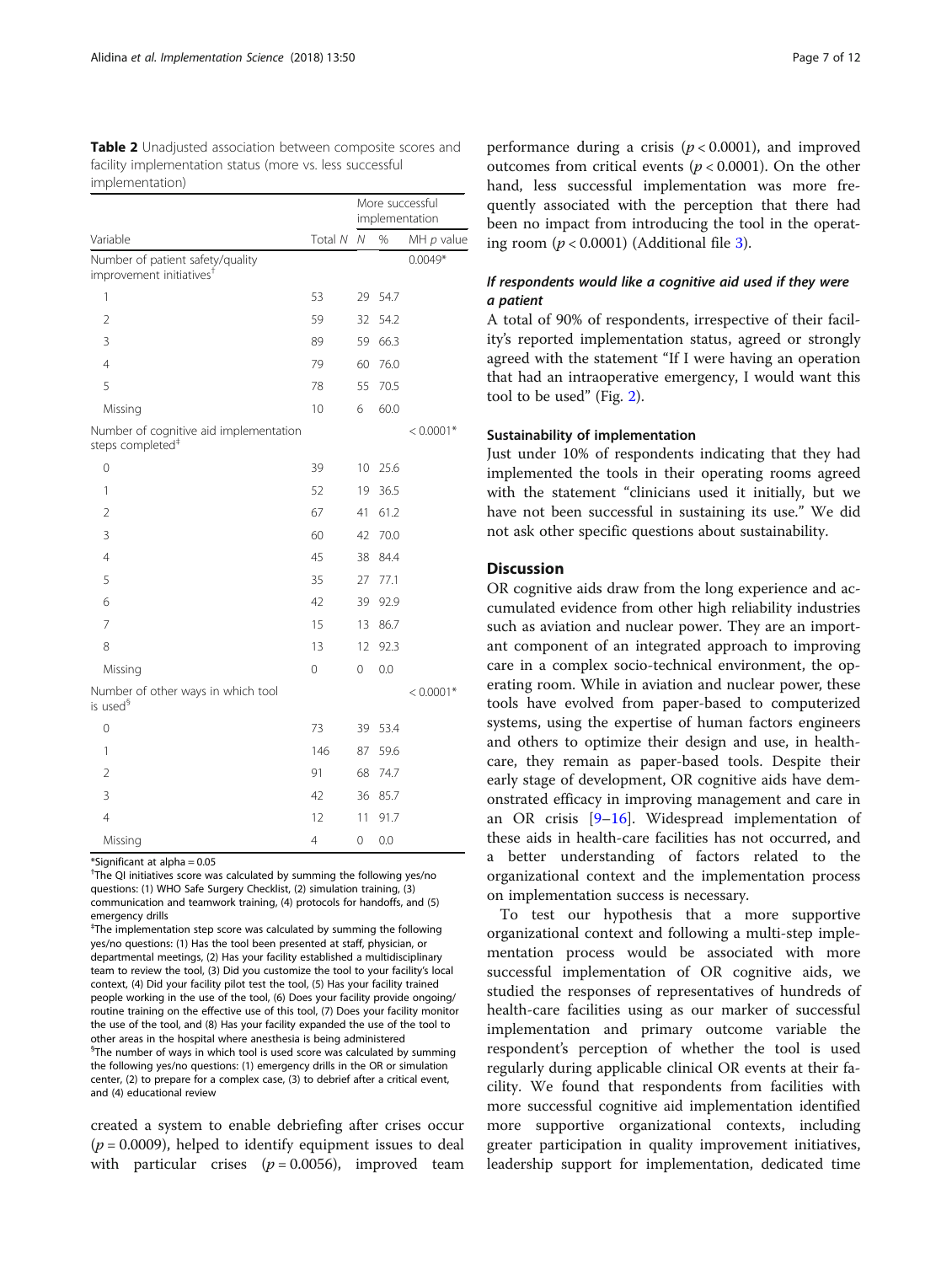<span id="page-7-0"></span>Table 3 Multivariable analysis to identify predictors of regular use of cognitive aids during appropriate OR crises (successful implementation reported)

| Predictor                                                                             | Odds ratio      | 95% confidence interval | $p$ value   |
|---------------------------------------------------------------------------------------|-----------------|-------------------------|-------------|
| Number of implementation steps (out of $8$ ) <sup>†</sup>                             | 1.57            | $1.31 - 1.87$           | $< 0.0001*$ |
| Number of operating rooms                                                             |                 |                         | $0.0203*$   |
| $0 - 4$                                                                               | 4.11            | 1.66-10.18              | $0.0092*$   |
| $5 - 15$                                                                              | 2.20            | $1.01 - 4.80$           | 0.6446      |
| $16 - 30$                                                                             | 1.69            | $0.73 - 3.91$           | 0.5367      |
| $\geq 30$                                                                             | Reference group | n/a                     | n/a         |
| Number of other ways in which tool was used (out of $4$ ) <sup><math>\pm</math></sup> | 1.41            | $1.03 - 1.92$           | $0.0328*$   |
| Enabled tool implementation—support of my department<br>or institution leadership     | 3.26            | 1.80-5.91               | $< 0.0001*$ |
| Enabled tool implementation—time to train staff                                       | 3.75            | 1.24-11.28              | $0.0189*$   |
| Challenge to implement—clinical providers resisted using tool                         | 0.18            | $0.08 - 0.38$           | $< 0.0001*$ |
| Challenge to implement—absence of committed implementation<br>champion                | 0.44            | $0.23 - 0.84$           | $0.0126*$   |
| Challenge to implement—found content or design of tool<br>unsatisfactory              | 0.11            | $0.02 - 0.61$           | $0.0112*$   |

 $c$ -statistic = 0.849

\*Significant at alpha = 0.05

† The implementation step score was calculated by summing the following yes/no questions: (1) Has the tool been presented at staff, physician, or departmental meetings, (2) Has your facility established a multidisciplinary team to review the tool, (3) Did you customize the tool to your facility's local context, (4) Did your facility pilot test the tool, (5) Has your facility trained people working in the use of the tool, (6) Does your facility provide ongoing/routine training on the effective use of this tool, (7) Does your facility monitor the use of the tool, and (8) Has your facility expanded the use of the tool to other areas in the hospital where anesthesia is being administered

‡ The number of ways in which tool is used score was calculated by summing the following yes/no questions: (1) emergency drills in the OR or simulation center, (2) to prepare for a complex case, (3) to debrief after a critical event, and (4) educational review

for staff training, and being smaller facilities. We also found that respondents from facilities with more successful implementation reported following a greater number of the checklist implementation steps that have been shown to be important in the implementation of other innovations. In contrast, respondents from facilities with less successful implementation reported less supportive contexts, including lack of leadership support, lack of an

implementation champion, and provider resistance to using OR cognitive aids, and were less likely to follow all the implementation steps. These findings are consistent with those of retrospective reviews of nearly 500 empirical and non-empirical studies on innovation implementation, which found organizational context and implementation process to be important considerations in successful innovation implementation [\[26,](#page-11-0) [27](#page-11-0)].

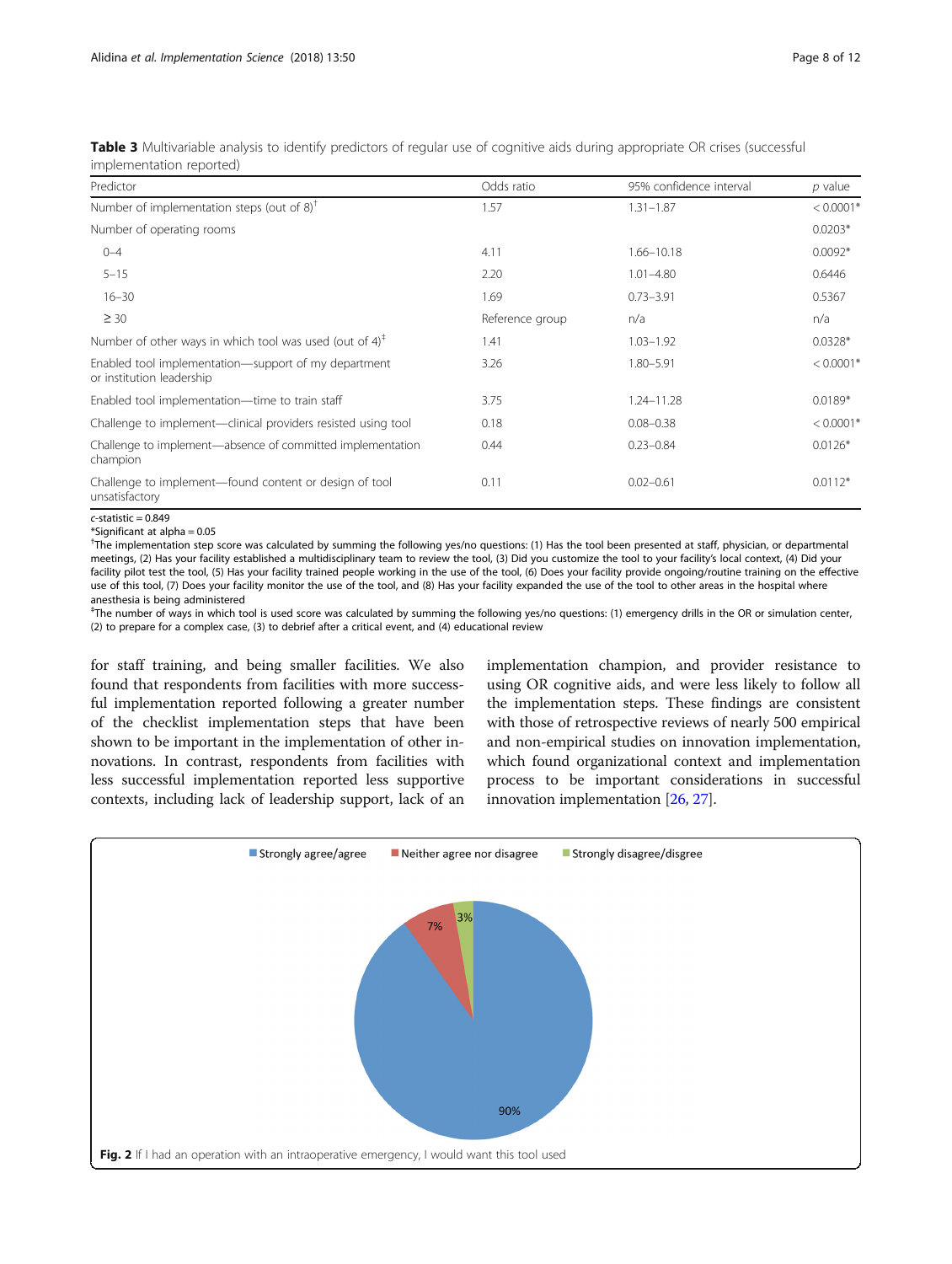Our analyses suggest a set of recommendations that may improve the likelihood of successful implementation of OR cognitive aids, which could improve outcomes for patients who experience crises during surgical procedures.

#### Dealing with facility size

Given mixed findings about size [[34](#page-11-0)–[37](#page-11-0)], scholars suggest that the relationship between facility size and innovation might vary based on the type of innovation studied [[35,](#page-11-0) [38\]](#page-11-0). Our analysis indicates that the implementation of OR cognitive aids was more often achieved in smaller facilities. An innovation such as an OR cognitive aid, which requires a high-touch implementation approach, may be easier to incorporate into the existing processes of smaller facilities. For example, buy-in might be easier to achieve because of the strength of relationships, greater face-to-face communication, and fewer people being needed to support the change. When compared to larger facilities, smaller facilities also tend to be more flexible and less bureaucratic and exhibit less inertia [\[38](#page-11-0)]. Larger facilities may have more formalized structures and processes; more hierarchy and greater bureaucracy, including many more rules and procedures; and longer decision chains that could hinder innovation in comparison to smaller facilities [[39\]](#page-11-0). Our experience from implementing the Safe Surgery Checklist suggests that in smaller facilities, a single individual acting as a champion is more likely to drive towards successful implementation. At the same time, in a smaller facility, a single person can successfully block the innovation and prevent its implementation. Since our study focuses on those who downloaded the tool and completed our survey, the favorable relationship between small facility size and implementation may be a result of the presence of an implementation champion, i.e., the downloader. Although the size of a facility cannot be changed, our findings suggest that the implementation of OR cognitive aids in larger facilities might benefit from modeling some of the implementation processes of smaller facilities. Dividing a large facility into smaller units and doing a staged, sequential rollout to progressively gain the acceptance of staff and build consensus behind the innovation's use might be more effective than a simultaneous full-facility rollout.

#### Performing prior quality improvement initiatives

We found that previous quality improvement experience was associated with success in OR cognitive aid implementation: the greater its number of quality improvement initiatives, the more likely a facility was to successfully implement OR cognitive aids. Weiner et al. [[40\]](#page-11-0) suggest that greater participation in quality improvement initiatives may create a "quality culture" with shared values about the importance of improvement, the use of systems to prevent error, and the need for communication and coordination to solve problems. This may result in the development of organizational infrastructure and routines, such as the use of teams, extensive training, and an emphasis on data for monitoring [[40,](#page-11-0) [43](#page-11-0)], which appears to be associated with successful implementation of OR cognitive aids.

Our findings suggest the importance of first understanding a facility's broader experience with quality improvement when implementing OR cognitive aids to anticipate the greater effort that may be needed when prior experience is lacking. An additional benefit of OR cognitive aid implementation may be that a facility can gain more experience in undertaking quality improvement initiatives and create a quality culture and structures that enable future initiatives.

#### Building leadership support

In our analysis, we identified supportive leadership as being an important predictor of successful implementation of OR cognitive aids. The role of senior management in the successful implementation of quality improvement innovations in healthcare and other organizations has long been recognized [[43\]](#page-11-0). Leadership support when implementing OR cognitive aids signals that the innovation is a priority. Engaged leadership is also better aware of what is needed to successfully implement innovations, can ensure a high-quality package of implementation policies and practices, and can help in addressing physician resistance [\[23](#page-11-0), [43\]](#page-11-0). In addition, informal leadership support provided by respected clinical role models who can engage their peers, communicate the importance of the OR cognitive aids, cultivate buyin, and demonstrate innovations and practices changes is also critical [[44](#page-11-0), [45](#page-11-0)].

#### Making time available for training

Not surprisingly, we found that facilities that provided time for training in the use of OR cognitive aids had greater success with implementation than those that provided little or no training. Training is essential for clinicians to gain familiarity and to use the aids effectively. Research shows that clinicians and teams are more likely to utilize OR cognitive aids when they are trained in their use [[46](#page-11-0)–[48](#page-11-0)]. Without sufficient training, providers may put the cognitive aids aside or even misuse them by using the wrong checklist or algorithm [\[2](#page-11-0)].

# Enhancing provider willingness to use OR cognitive aids

We found that perceived provider resistance or reluctance to use the aids was associated with less successful implementation of OR cognitive aids when compared to those that supported their use. The perception that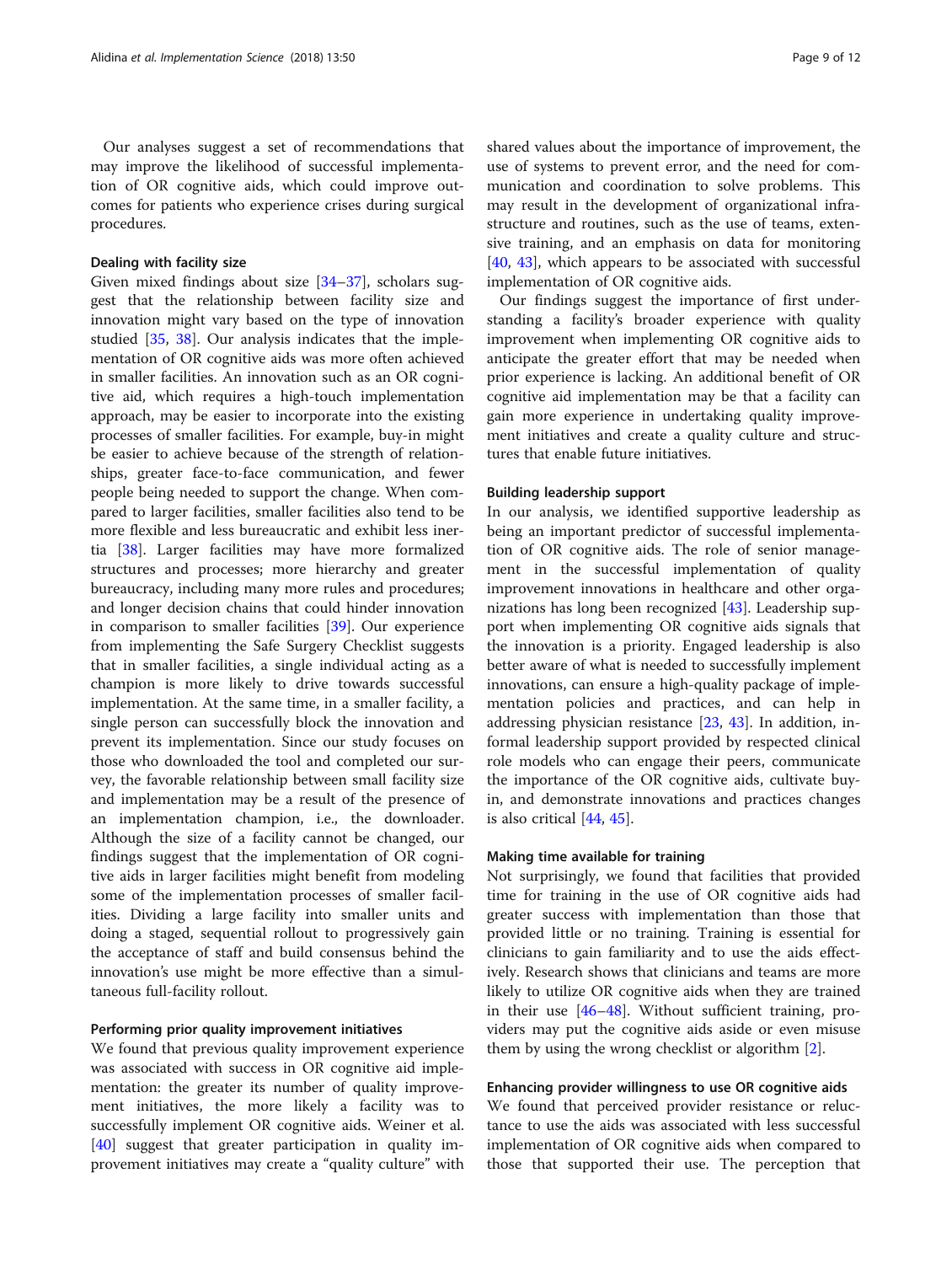content or design of the tool was unsatisfactory was similarly associated with less successful implementation when compared to those that were happy with the content and design. We followed up on our survey results with qualitative interviews with a smaller group of representative survey respondents  $(n = 37)$ . Interview respondents described two key reasons for resistance they encountered when implementing the tools: a belief that consulting a cognitive aid during a crisis would show "weakness" or make the clinicians look incompetent ( $n = 6$ ) and a belief that using the tools is not necessary because the clinicians already know what to do and have everything memorized  $(n = 7)$ . Older anesthesiologists were felt to hold these beliefs more commonly than younger anesthesiologists  $(n = 8)$ . Even among those interviewed respondents who indicated that they did not need the tool themselves, the reason given was not that the tool was inadequate or unproven, but rather that they were so competent that it made use of a tool unnecessary [personal correspondence with W. Berry, December 1, 2017].

In other safety-critical industries, such as aviation and nuclear power, there is cultural acceptance of the use of cognitive aids, training with them is universal, and their use is even mandated in crisis situations. In healthcare, Harrison et al. [\[11](#page-11-0)] highlighted barriers that must be addressed to promote consistent cognitive aid use. These barriers include a limited understanding of the vulnerability of the human decision-making process in stressful situations, widely held concerns that providers will be perceived as not knowing what they are doing if they use a cognitive aid, perceptions that their use might be a burden during a time-critical event, and lack of proper design to make tools easily usable. Thus, facility leaders who want to successfully implement OR cognitive aids must build clinician buy-in. Two approaches to creating buy-in include sharing these tools' helpfulness and immersive training in their use. For example, in a study by Low et al. [[49\]](#page-11-0), physicians indicated that training increased their confidence in dealing with a potential clinical event, and after the training, they did not feel that using cognitive aids reflected a lack of competence. The fear that cognitive aid use implies incompetence potentially threatens implementation success. The fear should be addressed during the implementation process.

#### Following a multi-step implementation process

Our analysis showed that a multi-step implementation process is important; respondents from facilities with successful implementation noted more steps being performed than those that were less successful, and respondents from facilities with the highest levels of success reported that all the process steps were performed. Implementing cognitive aids requires more than printing a checklist and putting it in the OR, sometimes referred to as "print and plunk."

Our analysis identified that the entire implementation process is associated with effectively rolling out OR cognitive aids, consistent with our previous work that identified key procedural steps as essential for success [\[32\]](#page-11-0).

One take-away message emerging from our analysis is that it may be beneficial to consider every implementation step before skipping one. They are all important to address in some way, without needing to be long, formal processes. First, it is important to build a receptive implementation climate by recruiting a team, equipping them with checklist information, and assessing local culture and organizational readiness for implementation [\[50\]](#page-11-0). Second, adapting the cognitive aid to fit the local context is also critical. Previous studies have described innovations as having a "core" and an "adaptable periphery" [\[27](#page-11-0)]. Due to differences in surgical specialties, equipment, drugs, and protocols across hospitals, it is essential to safe care that a facility adapt the OR cognitive aids to fit the local context. Similarly, piloting through dry runs helps ensure that the aid fits the local context, while allowing additional individuals to gain familiarity, increase their confidence, and champion the change [[5](#page-11-0)]. The adaptation process also creates opportunities for local stakeholders to achieve a sense of ownership and investment in the success of OR cognitive aid implementation. Third, it is important to create feedback loops [[51](#page-11-0)]. The implementation pathway includes monitoring the use of the cognitive aid through debriefing after a critical event, measuring actual use, and administering provider surveys to elicit perceptions and attitudes.

#### Taking advantage of "use begets use"

In contrast to surgical safety checklists which are reinforced by regular use, the rarity of OR crises make other types of exposures to the cognitive aid necessary to support familiarity and motivation to use these tools repeatedly. Cognitive aids present multiple opportunities for clinicians to use them. Through the survey, we examined multiple different uses: simulated crises, preparing for a complex case, debriefing after a crisis, or reviewing for educational purposes, as well as use during clinical crises. Having multiple types of uses within a facility was associated with more successful implementation. This suggests that use begets use.

#### Sustainability

Our results indicate that 9.6% of survey respondents reported not sustaining use of the cognitive aid. While our goal was to study the implementation of OR cognitive aids, we recognize that many innovations fail in the long term, and understanding factors that sustain use is just as important [\[52\]](#page-11-0). Gillespie and Marshall [[30](#page-11-0)] found that sustained use of surgical safety checklists for routine use was more often achieved when physicians were actively engaged and leading implementation. While research is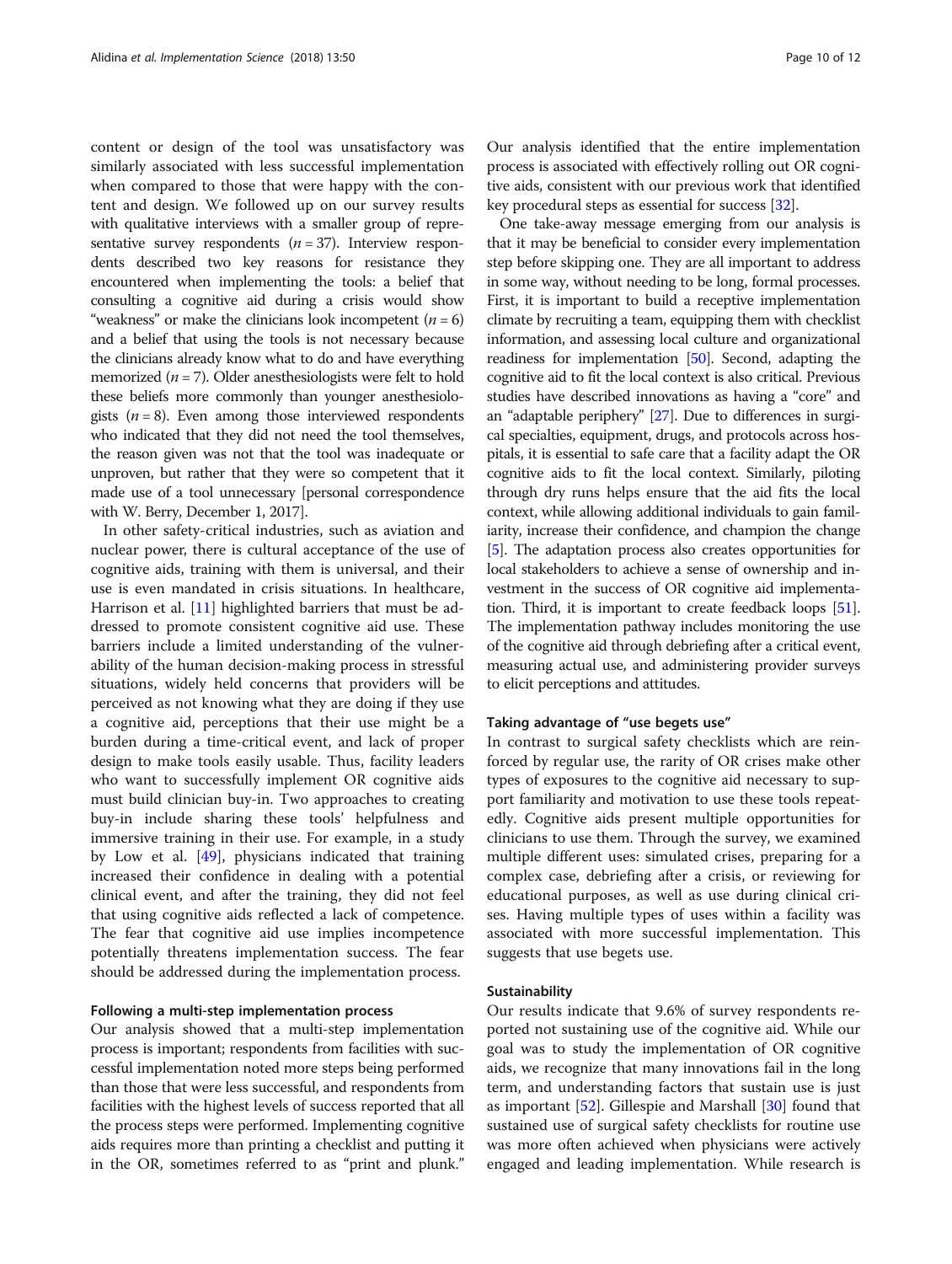<span id="page-10-0"></span>needed to understand the factors that promote the sustainability of OR cognitive aids for crises, we believe that the use of OR cognitive aids can be sustained through multiple uses of the tools such as drills and educational reviews and opportunities for reflection through debriefing and event monitoring.

#### Limitations

This study was designed to take advantage of the ability to reach thousands of potential implementers of cognitive aids and survey them in large numbers at reasonable effort and cost to learn from their implementation experience. Research based on surveys can be influenced by many biases including social desirability bias, biases in who chooses to respond perhaps favoring successful implementers, the reality that the outcome measure is a perception rather than an actual measurement, and same-source bias since dependent and independent variables came from a single respondent. Our analysis is also limited to reporting associations and not causality. Since the survey distribution was based on email addresses and we wished to protect the confidentiality of respondents, there is a small possibility of more than one respondent from a single facility. We were not able to adjust for clustering. Since the analysis is reflective of implementation experience surrounding two specific tools, the experience with other tools may be different. The survey was also given at a single point in time, limiting our ability to better understand sustainability. We believe that these biases should be considered in the interpretation of the analysis but that the learning from front-line implementers is of great value.

# Conclusion

Even though OR cognitive aids are simple tools to improve care, they are only effective when used appropriately. The tools appear to have benefits that go beyond being aids to memory. Clinicians who reported the tools were used during clinical crises also reported improved teamwork and communication. Respondents who perceived that the OR cognitive aid was used for patients in their facility also perceived that the tool positively impacted care, in multiple ways. The ultimate expression of support by clinicians of this tool, in theory, was confirmed through their indication of whether they would want it used if they were having an OR crisis. Of the 368 OR clinicians and staff, 90% would want the tool used in their own care, regardless of whether their facilities were currently successful in implementing the tool. Given the evidence base for efficacy from simulation studies and the implementation successes of multiple facilities achieving effective use during clinical crises, this statement should motivate facilities to take the necessary steps to ensure the broad and appropriate use of OR

cognitive aids during crises. Our study provides some guidance derived from real-world experience that we hope will improve efforts to successfully adopt and implement these tools and others like them, to provide the best care to patients in challenging clinical environments.

# Additional files

[Additional file 1:](https://doi.org/10.1186/s13012-018-0739-4) OR cognitive aid survey. (DOCX 35 kb)

[Additional file 2:](https://doi.org/10.1186/s13012-018-0739-4) Composite score component variables tested for unadjusted association with using the tool regularly (more successful implementation) vs. not (less successful implementation). (DOCX 37 kb)

[Additional file 3:](https://doi.org/10.1186/s13012-018-0739-4) Association of reported impact with using the tool regularly (more successful vs. less successful implementation). (DOCX 20 kb)

#### Acknowledgements

The authors gratefully acknowledge the individuals who participated in this research. We would like to thank C. Smiraglia and M. Kalamaras for their editing assistance.

#### Funding

This project was funded primarily under grant number 5R18HS024235-02 from the Agency for Healthcare Research and Quality (AHRQ), US Department of Health and Human Services. The opinions expressed in this document are those of the authors and do not reflect the official position of AHRQ or the US Department of Health and Human Services. The funder had no role in the analysis, interpretation, or publication of this article.

#### Availability of data and materials

The dataset supporting the conclusions of this article is included within the article (and its additional file(s)).

#### Authors' contributions

SA developed the study methods, led the development of the survey, analyzed the data, and drafted the manuscript. SGF, AAH, and DLH designed the study and survey, analyzed the data, and critically reviewed the manuscript. SS participated in the development of the study proposal and critically reviewed the analysis and manuscript. SL and BN analyzed the data and critically reviewed the manuscript. JRS collected and analyzed the data and critically reviewed the manuscript. WRB is the principal investigator for the project and conceived the project, designed the study and survey, analyzed the data, and critically reviewed the manuscript. All authors read and approved the final manuscript.

#### Ethics approval and consent to participate

This research was approved by the Institutional Review Boards at the Harvard T.H. Chan School of Public Health and the Stanford School of Medicine.

#### Consent for publication

Not applicable.

#### Competing interests

The authors declare that they have no competing interests.

#### Publisher's Note

Springer Nature remains neutral with regard to jurisdictional claims in published maps and institutional affiliations.

#### Author details

<sup>1</sup>Department of Health Policy and Management, Harvard T.H. Chan School of Public Health, 677 Huntington Avenue, Boston, MA 02115, USA. <sup>2</sup>Department of Anesthesiology, Perioperative and Pain Medicine, School of Medicine, Stanford University, Stanford, CA, USA. <sup>3</sup>Ariadne Labs at Brigham and Women's Hospital and the Harvard T.H. Chan School of Public Health, Boston, MA, USA. <sup>4</sup>Department of Anesthesiology, Perioperative and Pain Medicine, Brigham and Women's Hospital, Harvard Medical School, Boston, MA, USA.